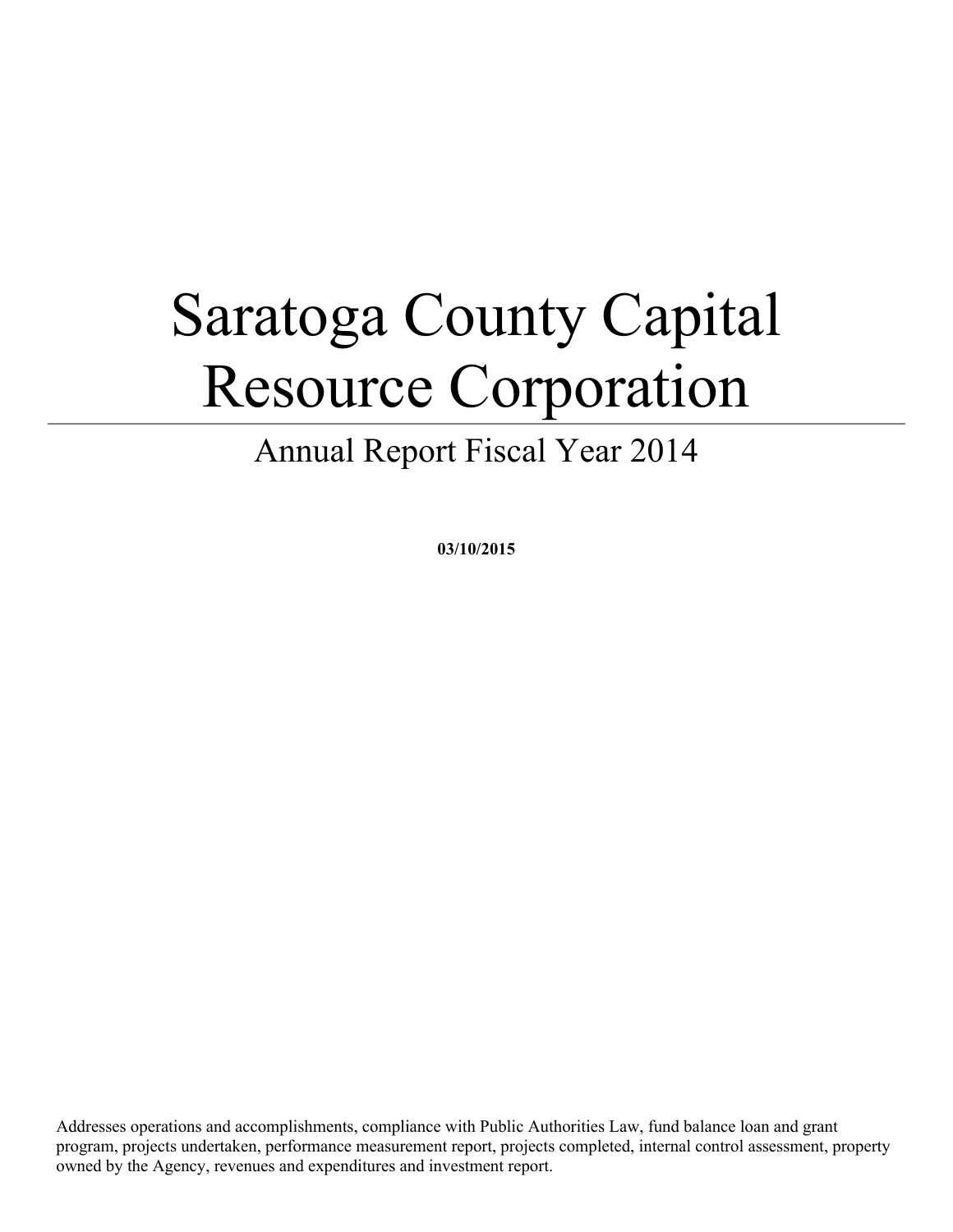#### **Saratoga County Capital Resource Corporation**

# **Annual Report FY 2014**

## **Operations and Accomplishments**

#### **Administrative Staff**

The Saratoga County Capital Resource Corporation (SCCRC) employs a Chief Executive Officer (CEO) as an independent contractor, pursuant to a professional service contract. The CEO is assisted by a volunteer Chief Financial Officer, who is a certified public accountant. An administrative secretary serves pursuant to a contract for services. Raymond O'Conor has served as CEO since February 1, 2014. He is a retired bank CEO, former president of a local not for profit economic development agency and served as treasurer of SCCRC until January 31, 2014. Jeffrey Reale has served as CFO since January 23, 2014. Mr. Reale is a certified public accountant with over twenty years of government accounting experience.

## **Compliance with Public Authorities Accountability Act (PAAA)**

SCCRC established an Audit Committee and Governance Committee to which independent board members have been appointed in accordance with the board adopted Audit and Governance Committee Charters. In 2013 the board established a Finance Committee and an Investment Committee and likewise, appointed independent directors to those committees. All board members have executed the Acknowledgement of Fiduciary Duties of Board Members. A Mission Statement and Performance Standards have been adopted by the board. SCCRC has filed Board evaluation forms for 2014 with the ABO. All board members who served in 2014 completed their training required under the PAAA, other than one new appointee who will complete the training within the regulatory time frame. Management has prepared the Annual Assessment of the Effectiveness of Internal Controls subject to review by the audit committee and a statement to that effect is included below.

Agency Policies can be found on its web site <u>www.saratogacountyny.gov</u>.

#### **Financial Report**

Pursuant to state legislation enacted in 1990, SCCRC commissioned an independent audit of its 2014 fiscal year in conformance with criteria provided by the Office of New York State Comptroller. The audit report found the financial operations and record keeping of SCCRC in conformity with generally accepted accounting principles and in compliance with all relevant laws and regulations of New York State. The 2013 report noted one deficiency in that SCCRC did not employ its own accountant with the necessary qualifications to prepare a complete set of financial statements and related footnotes in compliance with generally accepted accounting principles. That deficiency was cured and not reflected in the 2014 audit. The CFO is a CPA and now prepares the financial statements. The audit report is filed online with the Office of the State Comptroller and will be available for review on the SCCRC website at [www.saratogacountyny.gov.](http://www.saratogacountyny.gov/) A detailed financial report appears later in this document.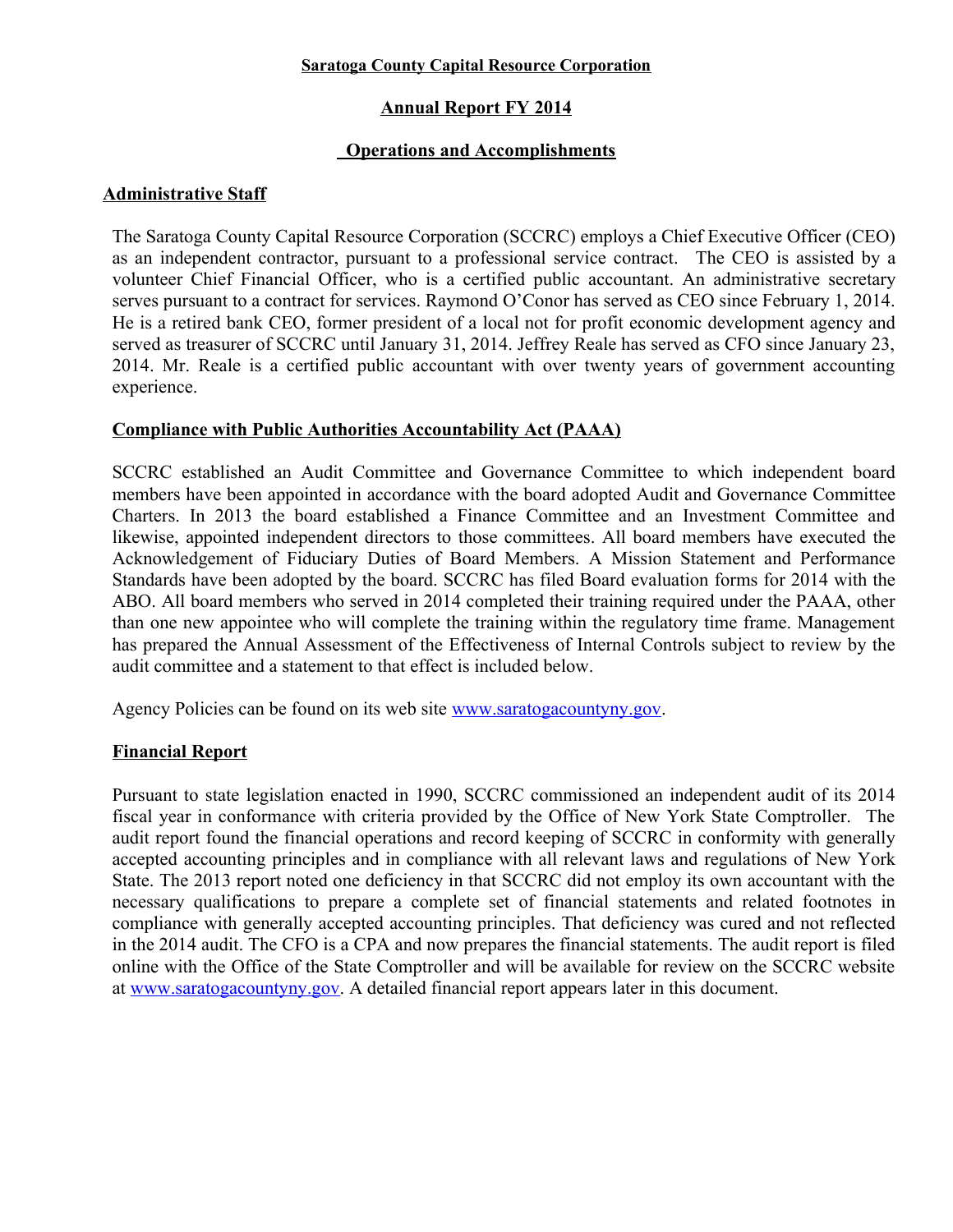## **Internal Controls**

The SCCRC established its preliminary internal control system by requiring two signatures to authorize any expenditures. Signatories are limited to the Chairman, Vice Chairman, Treasurer and CEO. Financial statements are presented to the board at every board meeting to report all revenues and expenditures, investments and cash balances. An investment policy based on the NYS Comptrollers requirements for municipalities dictates investment options. In the 2014 independent audit, Cusack & Company CPA's LLC noted that management's representation of the financial condition presents, "fairly, in all material respects, the financial position of SCCR as of December 31, 2014". The CFO, who is also a CPA with a strong background in government accounting and finance, prepares SCCRC's financial statements.

## **Direct Financial Assistance**

SCCRC manages a fund balance generated from the collection of fees charged to assist applicants. No direct financial assistance applications were received in 2014.

## **Grants**

SCCRC received one application in 2014. The applicant was the County of Saratoga, which requested \$50,000.00 to support the marketing of its economic development efforts. Being consistent with the SCCRC Mission Statement, the grant was approved by the board of directors and the funds advanced to the County of Saratoga in December 2014. The County will deploy those resources in 2015 and report to the SCCRC board on the results of its efforts.

## **Budgets**

SCCRC annual operating budgets for 2013-2018 can be examined on its web site or are available upon request. A report on 2014 revenues/expenditures, assets and liabilities is contained herein.

#### **Employment**

The CEO visited Saratoga Hospital in November 2014 to inspect the construction activity related to its Series 2014 bonds. Construction of the hospital's new ICU, respiratory therapy unit, operating room wing and other improvements are proceeding as planned. The hospital's CFO has provided verification of the temporary jobs. Permanent employment positions will be added at the completion of construction.

#### **Projects Undertaken**

A project is defined as the granting of financial assistance by SCCRC to a private not for profit or for profit entity, typically for the construction, renovation, expansion and equipping of facilities. Assistance is typically in the form of the issuance of tax exempt debt.

#### **Saratoga Hospital**

Variable rate demand revenue bonds in the amount of \$25,000,000, were approved in 2013 for the principal purpose of constructing an intensive care unit, respiratory therapy unit, operating wing and related improvements, fixtures and equipment. Although approved in 2013, the closing for that transaction and activity related to that project did not take place until January 2014.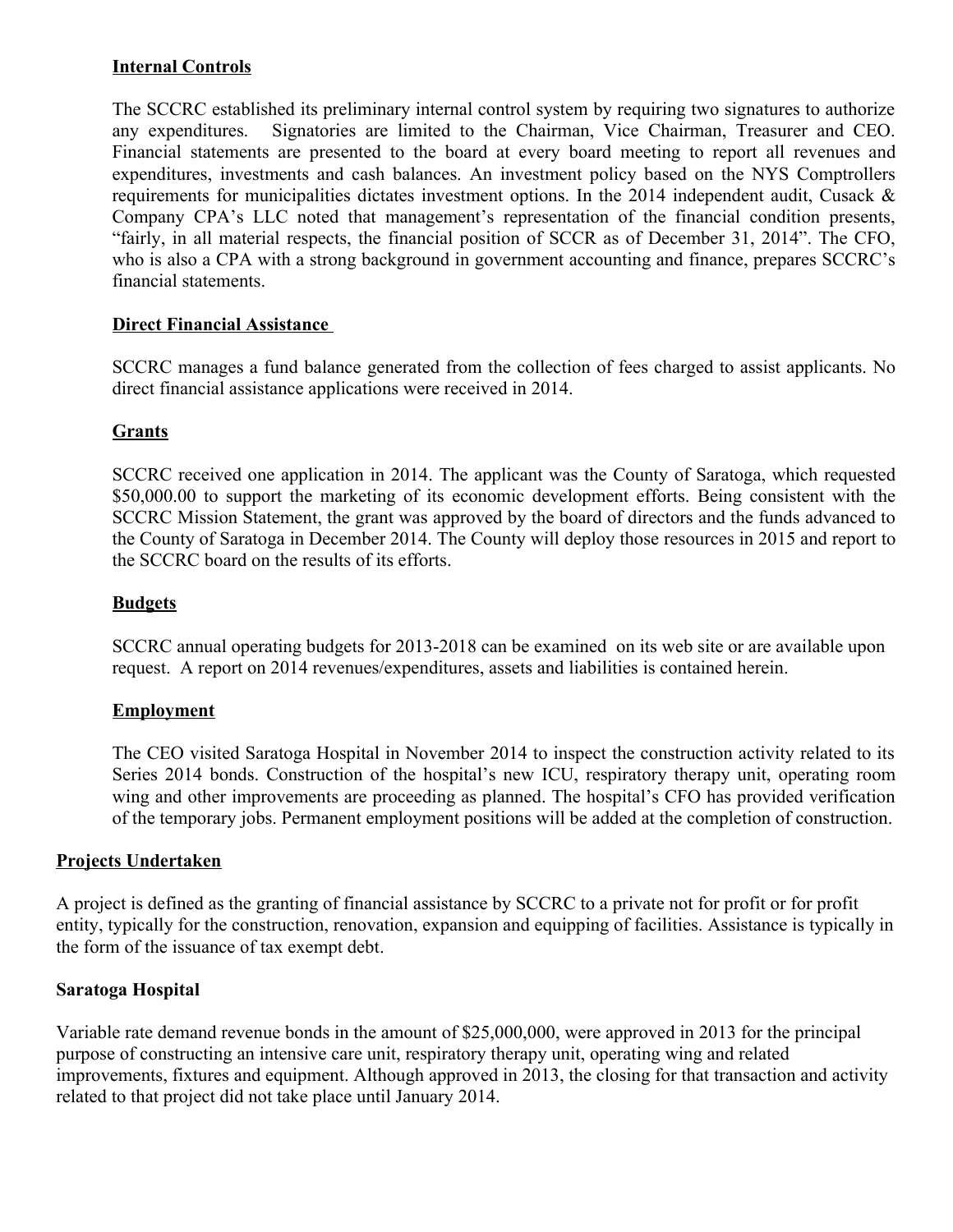## **Skidmore College**

Two transactions were approved for Skidmore College, a not for profit private college located in Saratoga Springs, New York. Series 2014A Bonds in the amount of \$10,595,000 and Series 2014B in the amount of \$22,780,000 were closed. The first issue was to retire debt from the Saratoga County IDA and the second, to retire debt from the New York State Dormitory Authority. Skidmore College did not extend the maturities of the original debt. It will recognize substantial savings from lower interest rates. Although the college could not specifically identify the number of new or retained jobs, these savings will help Skidmore College to fulfill its mission, stabilize its workforce and give it the ability to redeploy the savings into new projects, such as its planned sciences center, that should enhance enrollment and new positions in the future.

#### **Mission Statement and Performance Measurement Report**

The 2009 Public Authorities Reform Act requires that local public authorities adopt a mission statement and performance measures and file those documents with the NYS Authority Budget Office. Each public authority is further required to annually review its mission statement and publish a measurement report. The SCCRC mission statement, performance measures and measurement report for 2014 is published below. The following mission statement and performance measurements were distributed to the SCCRC Board and adopted in 2013. It follows the ABO's recommended format.

Adopted: January 3, 2013

## **Mission Statement and Performance Measurements**

**Name of Public Authority:** Saratoga County Capital Resource Corporation, (hereafter the SCCRC).

**Mission Statement:** The SCCRC is a Local Development Corporation established by the County of Saratoga Board of Supervisors and certified by the NYSDOS November 14, 2012. The mission of the Corp. involves in part, the following:

promoting community and economic development and the creation of jobs in the  $(a)$ non-profit and for-profit sectors for the citizens of the County by developing and providing programs for not-for-profit institutions, manufacturing and industrial businesses and other entities to access low interest tax-exempt and non-tax-exempt financing for their eligible projects; and

undertaking projects and activities within the County for the purposes of relieving  $(b)$ and reducing unemployment, bettering and maintaining job opportunities, attracting new industry to the County, encouraging the development of, or retention of, an industry in the County, and lessening the burdens of government and acting in the public interest.

#### **List of Performance Goals and Accomplishments for 2014:**

- New Businesses and Not-For-Profits Assisted
- Existing Businesses and Not-For-Profits Assisted
- Jobs Created and Maintained.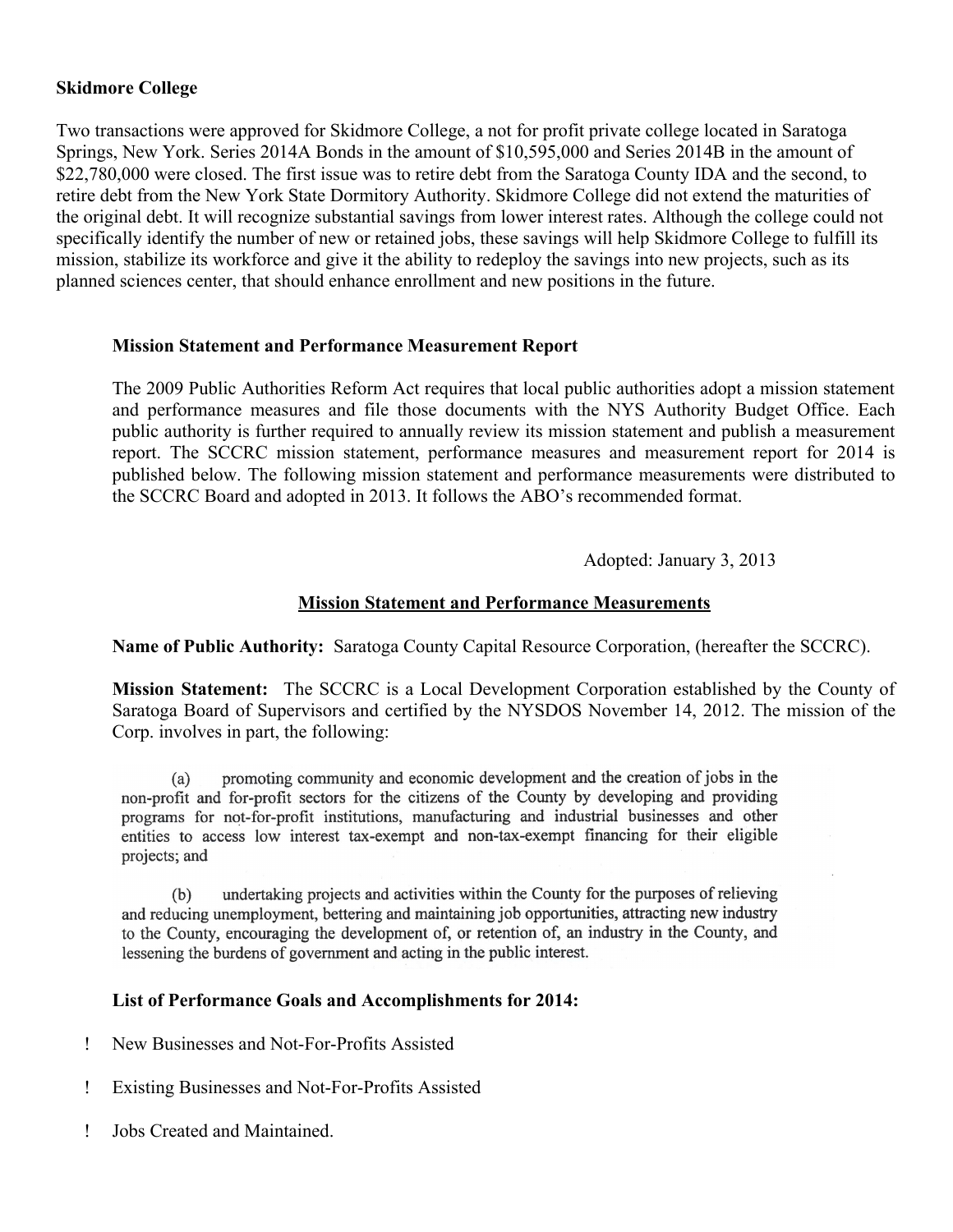- Salaries of Jobs Created/Retained.
- Private Investment from Assisted Projects.

## **Measurement Report 2014**

| Organization      | Description                                                                  | FTE's<br>Created | FTE's<br>Retained | Construction<br>Jobs | Permanent<br>Jobs | Annual<br>Payroll |
|-------------------|------------------------------------------------------------------------------|------------------|-------------------|----------------------|-------------------|-------------------|
| Saratoga Hospital | \$25,000,000<br>Tax Exempt Bonds<br>for new facilities.                      |                  | 1,200             | 50                   | 10                | \$68 million      |
| Skidmore College  | \$10,595,000<br>\$22,780,000<br>Tax Exempt Bonds<br>to retire existing debt. |                  |                   |                      |                   |                   |

# **Financial Report**

# **Statement of Financial Position December 31, 2014**

| <b>Assets</b>                       |           |
|-------------------------------------|-----------|
| Cash                                | \$326,937 |
| <b>Liabilities &amp; Net Assets</b> |           |
| <b>Accrued Expense</b>              |           |
| <b>Unrestricted Net Assets</b>      | 116,139   |
|                                     | \$326,937 |

#### **Statement of Activities For the Year Ended December 31, 2014**

| <b>Revenues</b>                      |                  |  |  |
|--------------------------------------|------------------|--|--|
| <b>Administrative Fees</b>           | \$296,438        |  |  |
| Interest                             | 165              |  |  |
| <b>Total Revenue</b>                 | \$296,603        |  |  |
| <b>Expenses</b>                      |                  |  |  |
| <b>Project Expense</b>               | 50,000           |  |  |
| <b>Contracted Services</b>           | 32,068           |  |  |
| Insurance                            | 2,209            |  |  |
| <b>Office Expenses</b>               | <u>1,528</u>     |  |  |
| <b>Total Expenses</b>                | 85,805           |  |  |
| <b>Change in Net Assets</b>          | \$210,798        |  |  |
| <b>Net Assets, Beginning of Year</b> | <u>\$116,139</u> |  |  |
| <b>Net Assets, End of Year</b>       | \$326,937        |  |  |